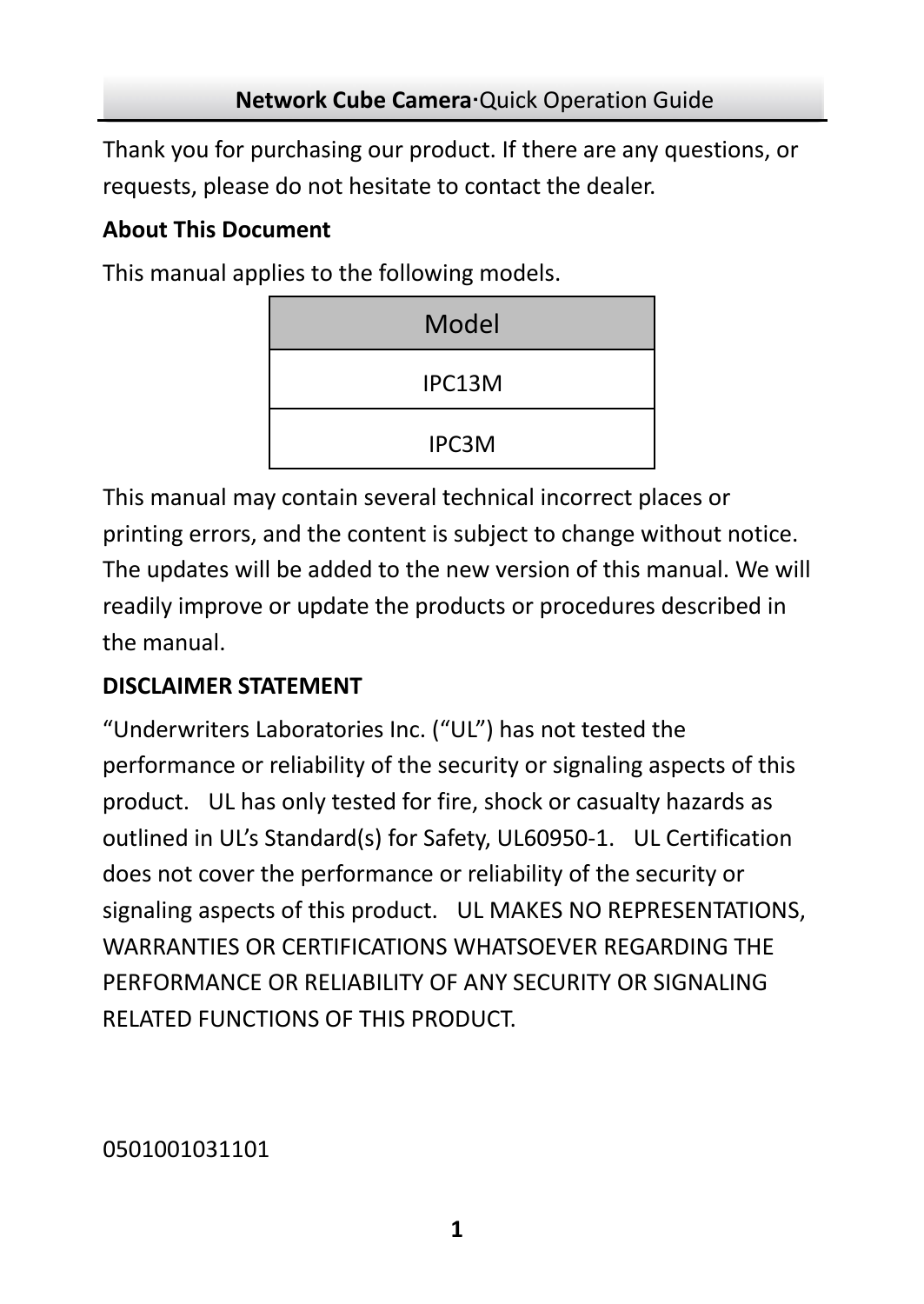# **Regulatory Information**

# **FCC Information**

FCC compliance: This equipment has been tested and found to comply with the limits for a digital device, pursuant to part 15 of the FCC Rules. These limits are designed to provide reasonable protection against harmful interference when the equipment is operated in a commercial environment. This equipment generates, uses, and can radiate radio frequency energy and, if not installed and used in accordance with the instruction manual, may cause harmful interference to radio communications. Operation of this equipment in a residential area is likely to cause harmful interference in which case the user will be required to correct the interference at his own expense.

# **FCC Conditions**

This device complies with part 15 of the FCC Rules. Operation is subject to the following two conditions:

1. This device may not cause harmful interference.

2. This device must accept any interference received, including interference that may cause undesired operation.

# **EU Conformity Statement**

This product and ‐ if applicable ‐ the supplied C E accessories too are marked with "CE" and comply therefore with the applicable harmonized European standards listed under the Low Voltage Directive 2006/95/EC, the C Directive 2004/108/EC, the RoHS Directive 2011/65/EU. EM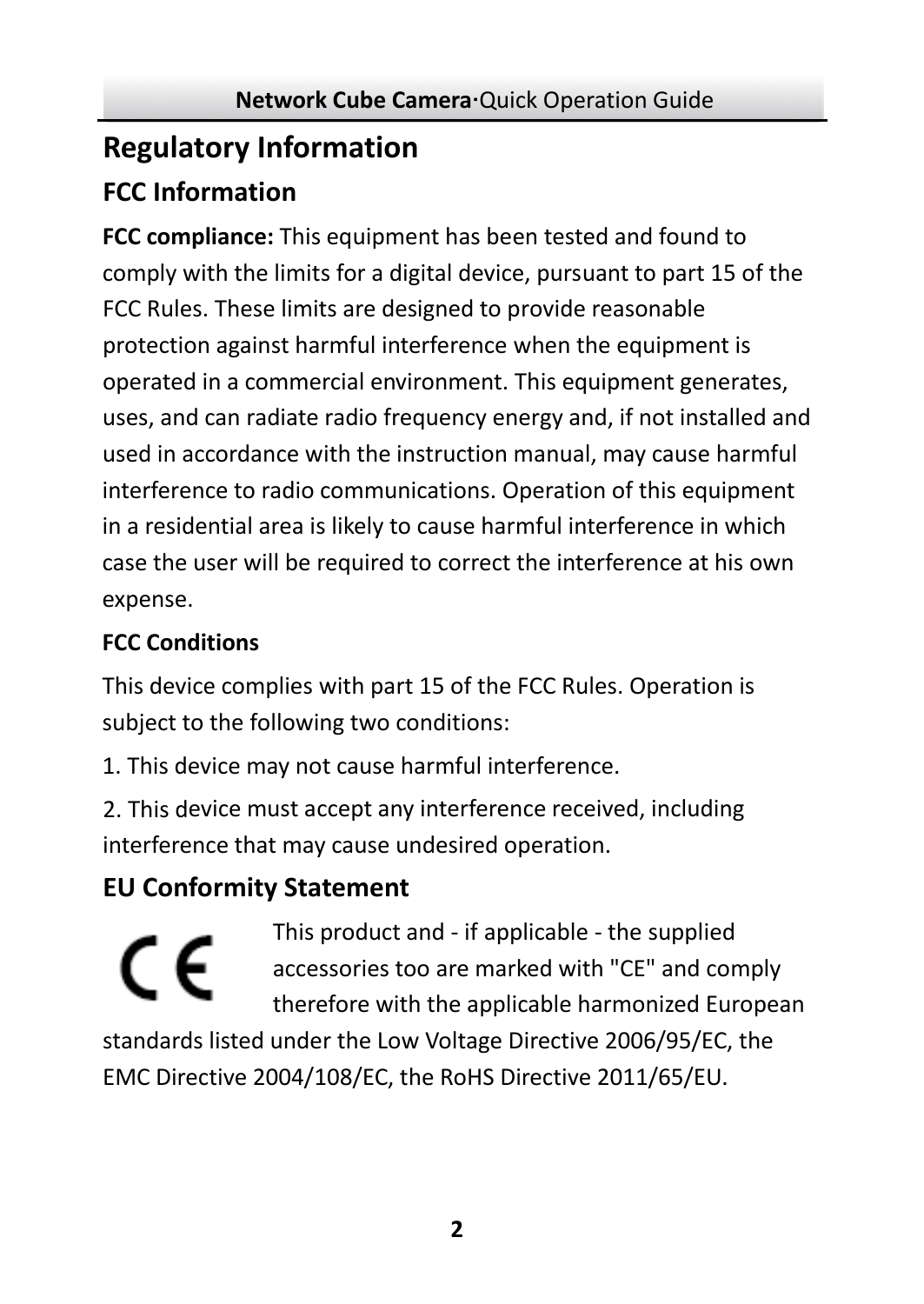

2012/19/EU (WEEE directive): Products marked with this symbol cannot be disposed of as unsorted municipal waste in the European Union. For proper recycling, return this product to your local supplier upon the purchase of equivalent new equipment,

or dispose of it at designated collection points. For more information see: www.recyclethis.info.



2006/66/EC (battery directive): This product contains a battery that cannot be disposed of as unsorted municipal waste in the European Union. See the product documentation for specific battery information. The battery is marked with this symbol,

which may include lettering to indicate cadmium (Cd), lead (Pb), or mercury (Hg). For proper recycling, return the battery to your supplier or to a designated collection point. For more information see: www.recyclethis.info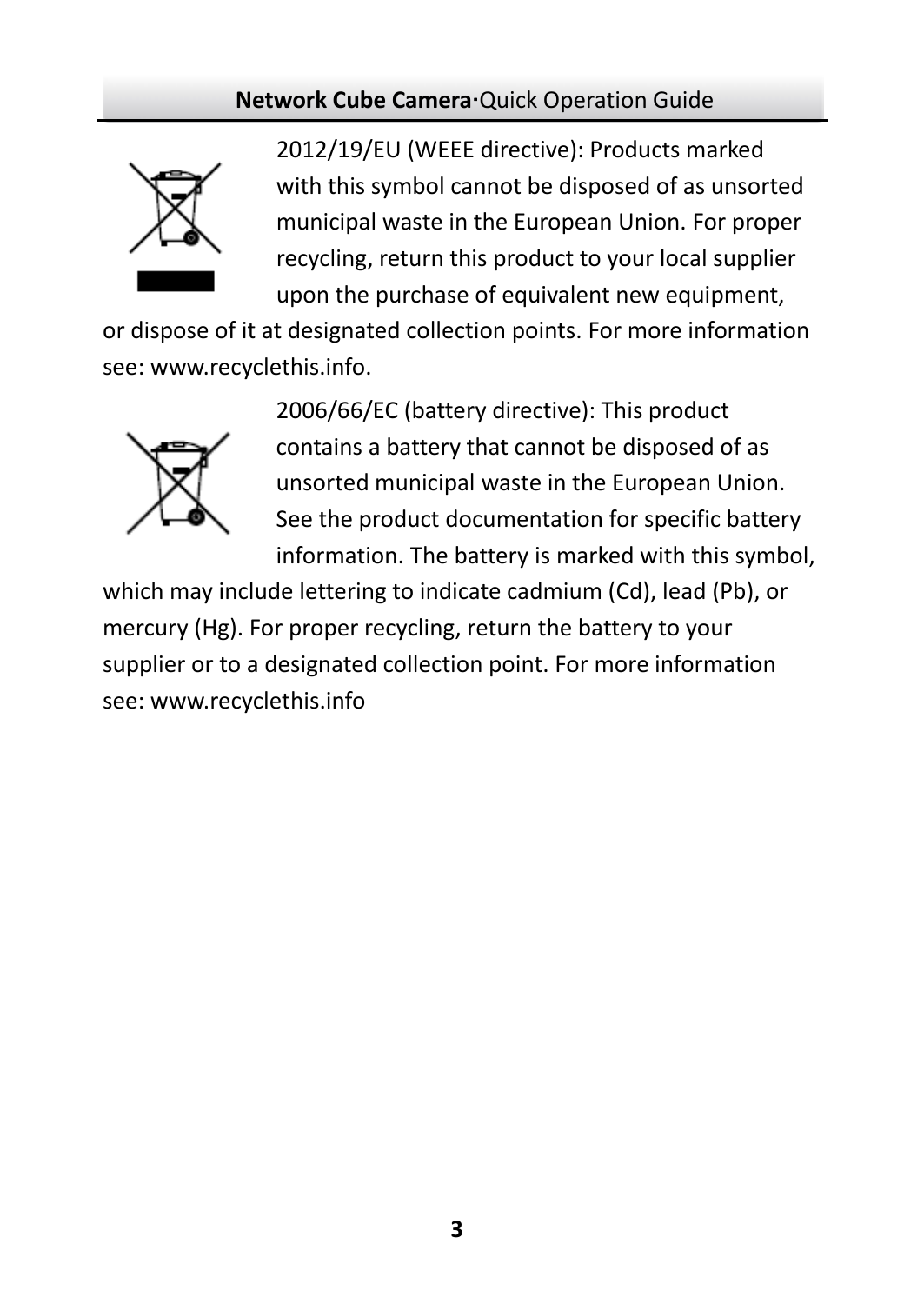# **Safety Instruction**

These instruction s are intended to ensure that user can use the product correctl y to avoid danger or property loss.

The precaution m easure is divided into "Warnings" and "Cautions"

**Warnings:** Serious injury or death may occur if any of the warnings are neglected.

**Cautions:** Injury or equipment damage may occur if any of the cautions are negl ected.

| <b>Warnings Follow these</b><br>safeguards to prevent<br>serious injury or death. | <b>Cautions Follow these</b><br>precautions to prevent<br>potential injury or material<br>damage. |
|-----------------------------------------------------------------------------------|---------------------------------------------------------------------------------------------------|



## **Warnings**

 In the use of the product, you must be in strict compliance with the electrical safety regulations of the nation and region. Please refer to technical specifications for detailed information.

 Input voltage should meet both the SELV (Safety Extra Low Voltage) and the Limited Power Source with 24 VAC or 12 VDC according to the IEC60950‐1 standard. Please refer to technical specifications for detailed information.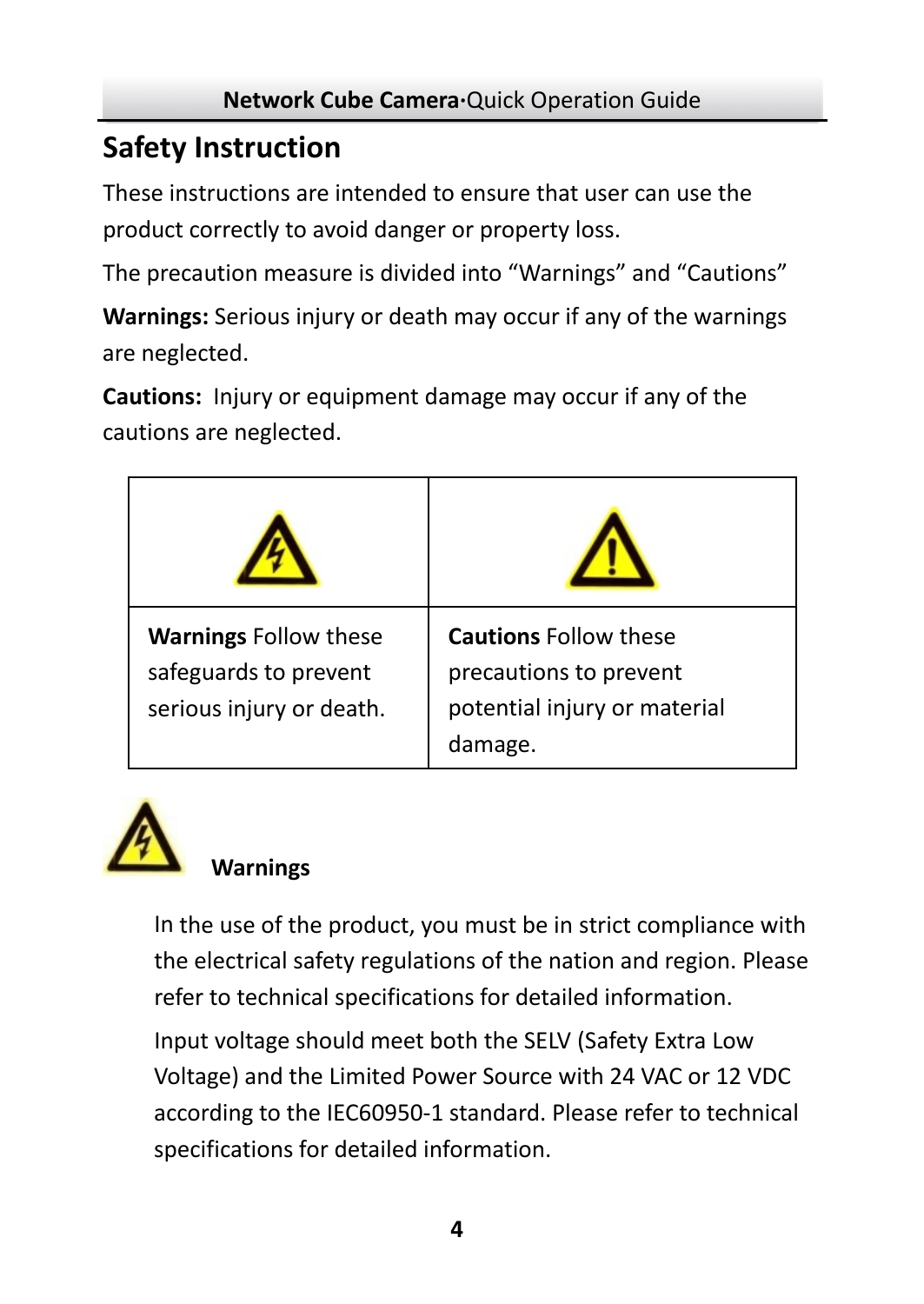Do not connect several devices to one power adapter as Please make sure that the plug is firmly connected to the power adapter overload may cause over‐heating or a fire hazard. socket. When the product is mounted on wall or ceiling, the device shall be firmly fixed.

If smoke, odor or noise rise from the device, turn off the power at once and unplug the power cable, and then please contact the service center.



## **Cautions**

Make sure the power supply voltage is correct before using the camera.

Do not drop the camera or subject it to physical shock.

Do not touch sensor modules with fingers. If cleaning is necessary, use clean cloth with a bit of ethanol and wipe it gently. If the camera will not be used for an extended period, please replace the lens cap to protect the sensor from dirt.

Do not aim the camera at the sun or extra bright places. Blooming or smearing may occur otherwise (which is not a malfunction), and affect the endurance of sensor at the same time.

The sensor may be burned out by a laser beam, so when any laser equipment is in using, make sure that the surface of sensor will not be exposed to the laser beam.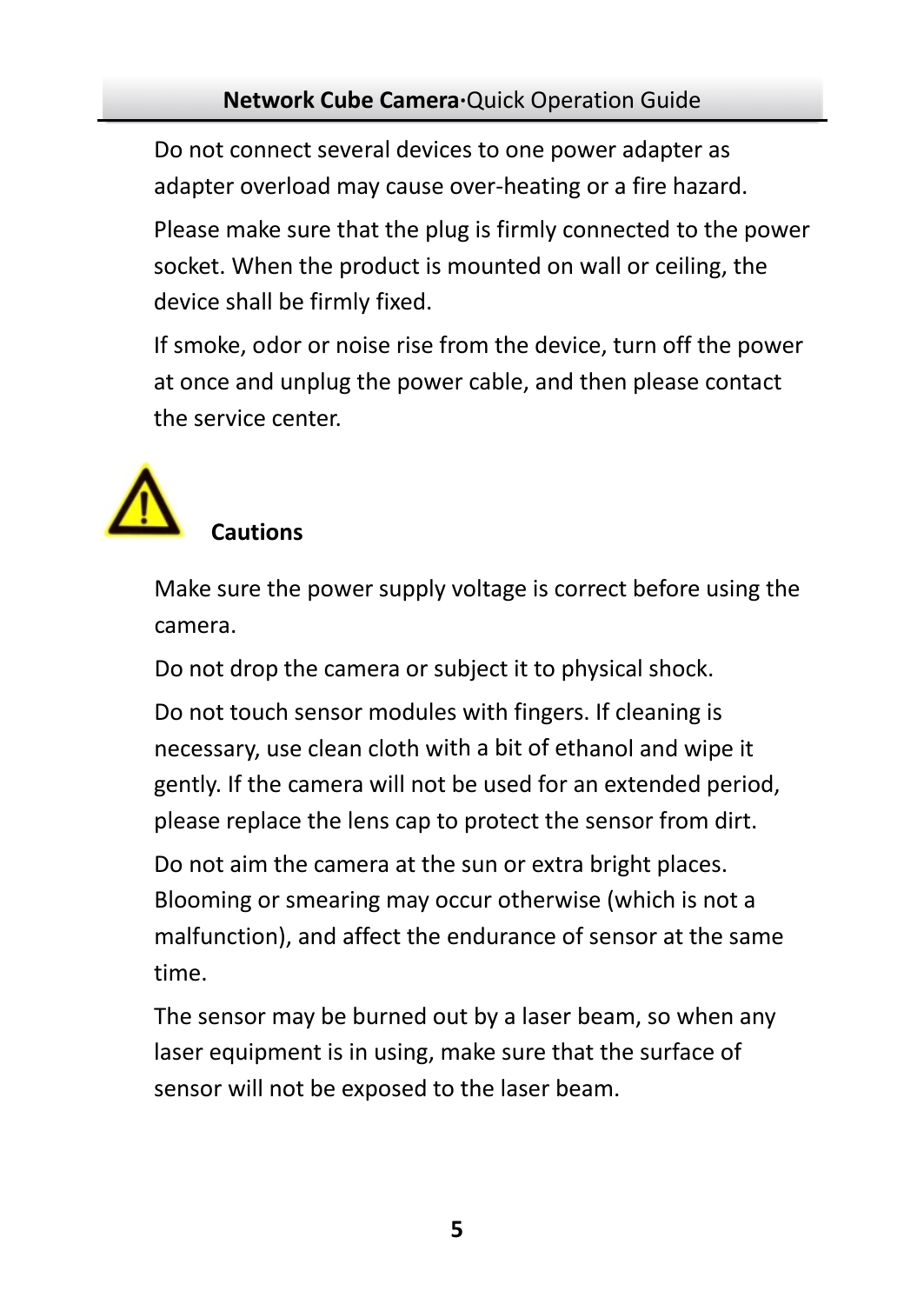Do not place the camera in extremely hot, cold (the operating temperature shall be-30°C~+60°C,or -40°C ~ 60°C if the camera model has an "H" in its suffix), dusty or damp locations, and do not expose it to high electromagnetic radiation.

To avoid heat accumulation, good ventilation is required for operating environment.

Keep the camera away from liquid while in use.

While in delivery, the camera shall be packed in its original packing, or packing of the same texture.

Regular part replacement: a few parts (e.g. electrolytic capacitor) of the equipment shall be replaced regularly and using history, so regular checking is recommended for all the users. Please contact with your dealer for more details. according to their average enduring time. The average time varies because of differences between operating environment Improper use or replacement of the battery may result in hazard of explosion. Replace with the same or equivalent type only. Dispose of used batteries according to the instructions provided by the battery manufacturer.

responsibility for problems caused by unauthorized repair or If the product does not work properly, please contact your dealer or the nearest service center. Never attempt to disassemble the camera yourself. (We shall not assume any maintenance.)

**6**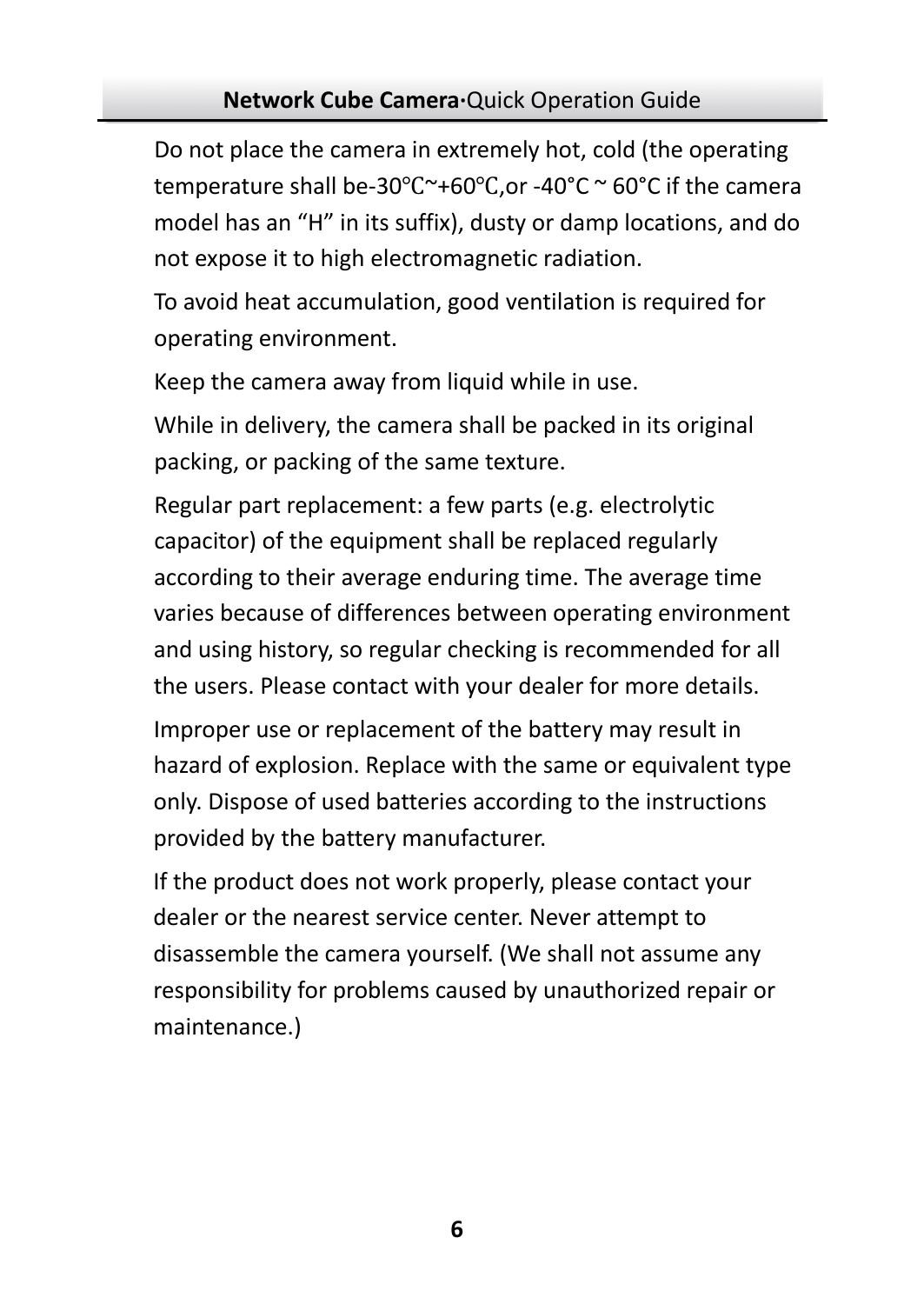# **Table of Contents**

| 4 Setting the Network Camera over the LAN  17 |  |
|-----------------------------------------------|--|
|                                               |  |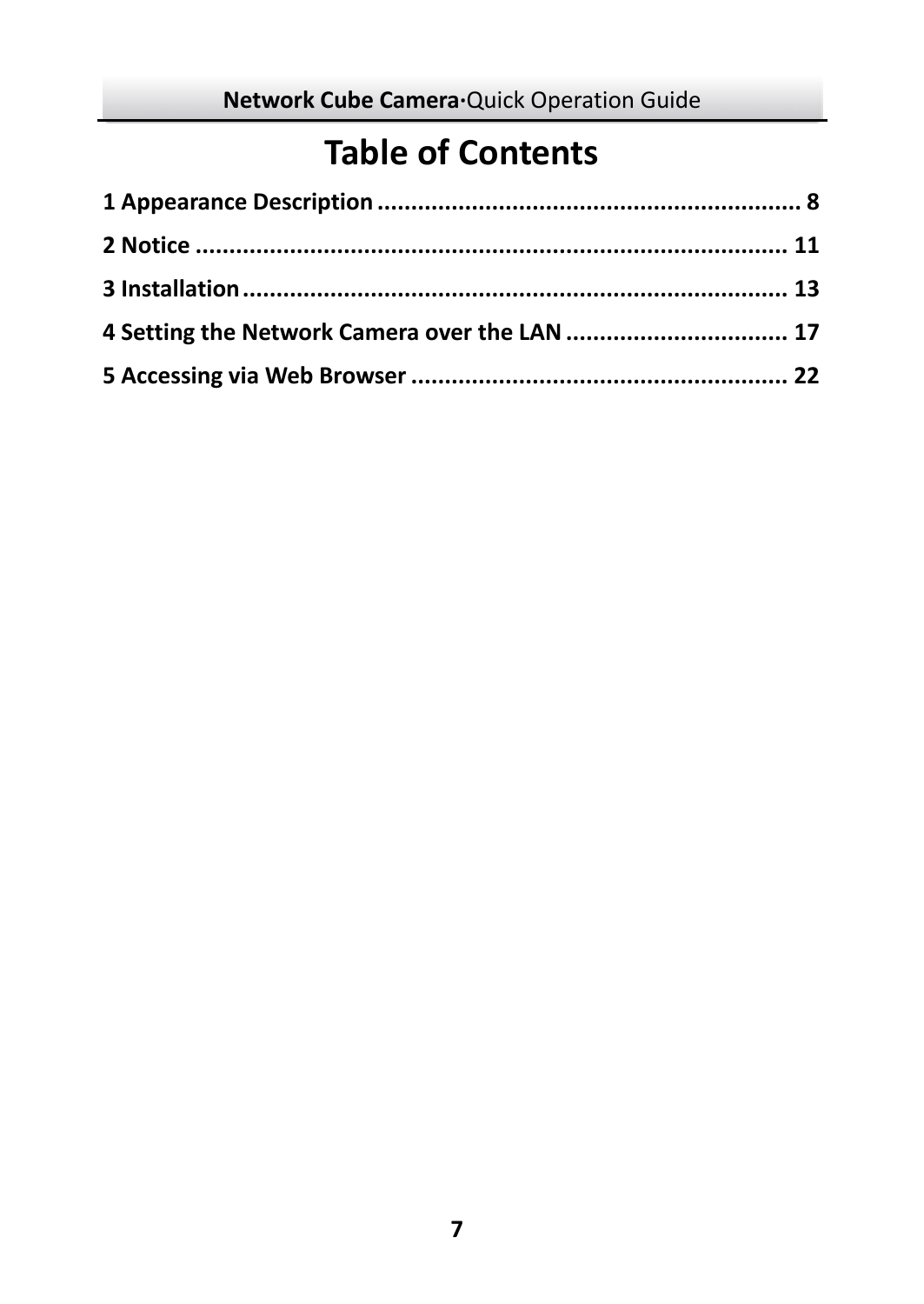# <span id="page-7-0"></span>**[Appearance](#page-7-0) Description**





Figure 1‐1 Overview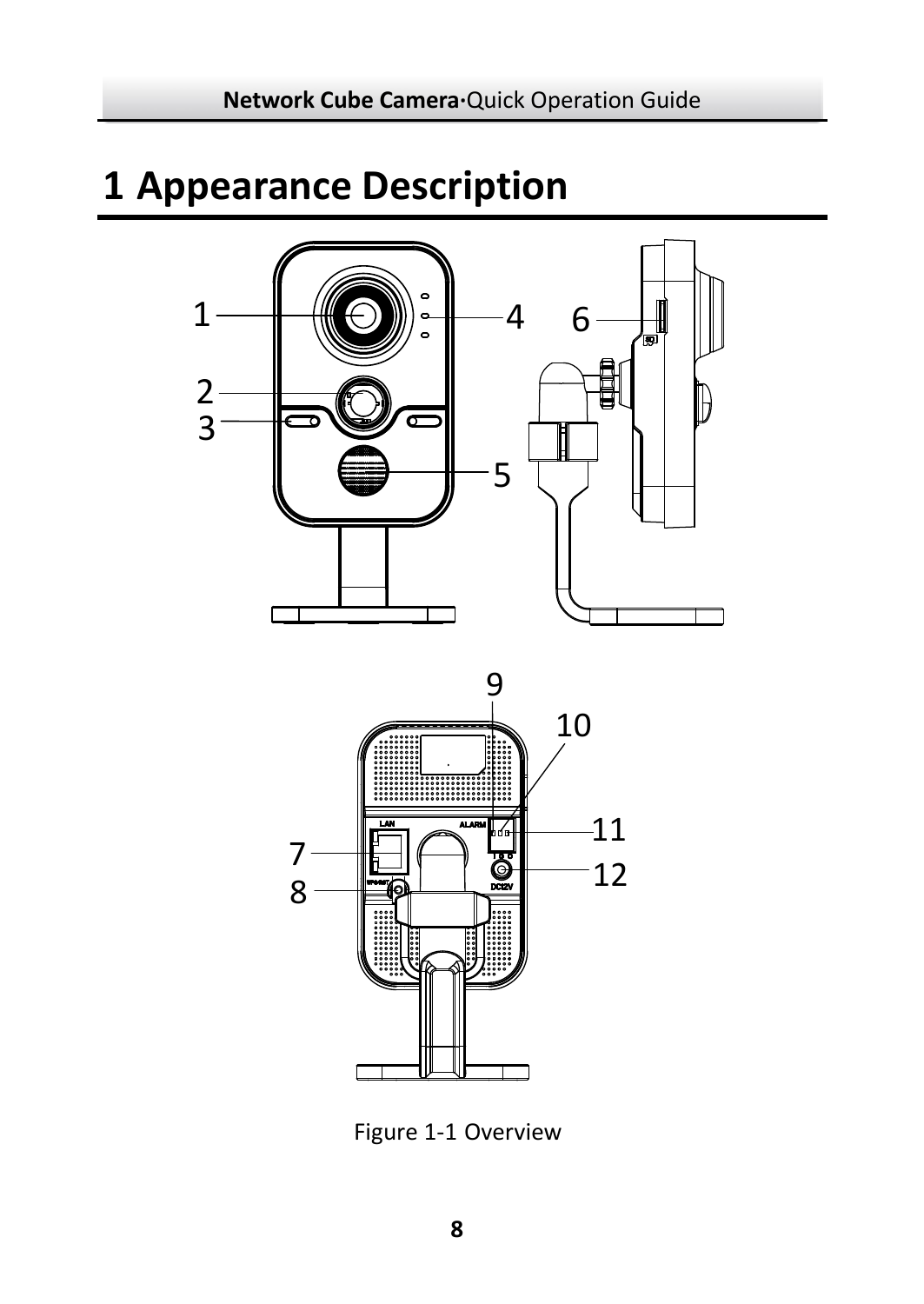# Table 1‐1 Description

| No.          | <b>Description</b>                                |                                                                                          |  |  |  |
|--------------|---------------------------------------------------|------------------------------------------------------------------------------------------|--|--|--|
| $\mathbf{1}$ | Lens                                              |                                                                                          |  |  |  |
| 2            |                                                   | PIR(Passive Infrared) sensor                                                             |  |  |  |
| 3            |                                                   | Microphone                                                                               |  |  |  |
|              |                                                   | Alarm: Solid red when the camera is<br>armed; Solid blue when the camera is<br>unarmed.  |  |  |  |
| 4            | Indicators                                        | <b>Status: Reserved</b>                                                                  |  |  |  |
|              |                                                   | Link: Flashing amber when network is<br>connected; Unlit when network is<br>disconnected |  |  |  |
| 5            | <b>IR LED</b>                                     |                                                                                          |  |  |  |
| 6            | SD Card Slot                                      |                                                                                          |  |  |  |
| 7            | 10M / 100M self-adaptive Ethernet interface & PoE |                                                                                          |  |  |  |
| 8            | WPS (Wi-Fi Protected Setup)/Reset Button          |                                                                                          |  |  |  |
| 9            | Alarm Input Interface                             |                                                                                          |  |  |  |
| 10           | Grounding                                         |                                                                                          |  |  |  |
| 11           | Alarm Output Interface                            |                                                                                          |  |  |  |
| 12           | Power supply interface (12 VDC)                   |                                                                                          |  |  |  |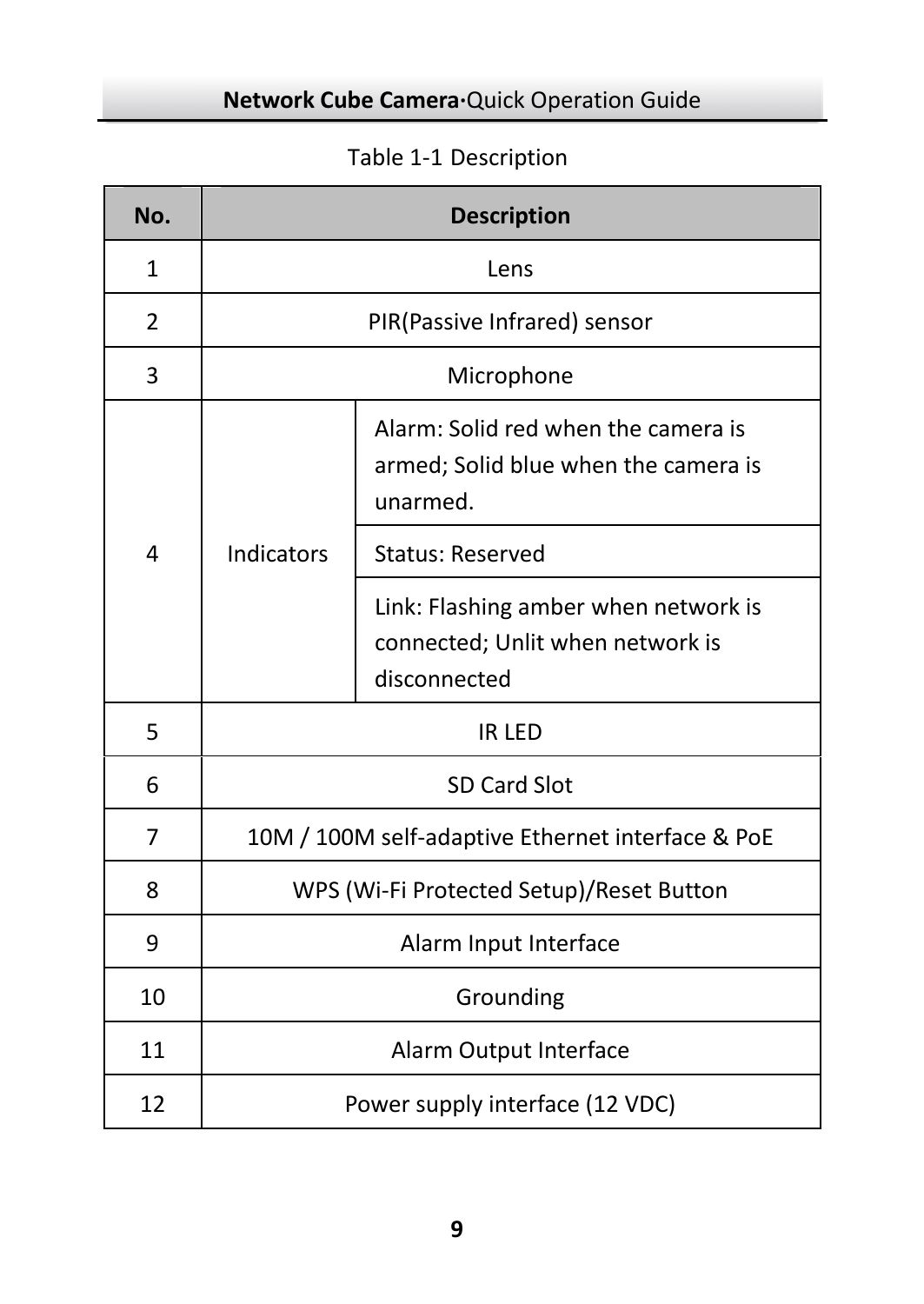

❖ Press RESET about 10s when the camera is power on or rebooting to restore the default settings, including the user name, password, IP address, and port No., etc.



❖ A wireless router with the WPS function is required to enable the WPS function of the camera. Refer the steps below.

#### *Steps:*

- 1. Press the WPS but ton on the router.
- 2. Press the WPS button (about 2s) on the camera within 120s you enable the WPS of the router to join in the wireless network.



- The WPS button works as a reset button only when you press it when the camera is powering on.
- **Press the WPS button on the camera, and then press the** WPS button on the router will work as well, and the expire time of WPS connection on the camera is 120s.
- **The link indicator blinks if the wireless connection is** succeeded.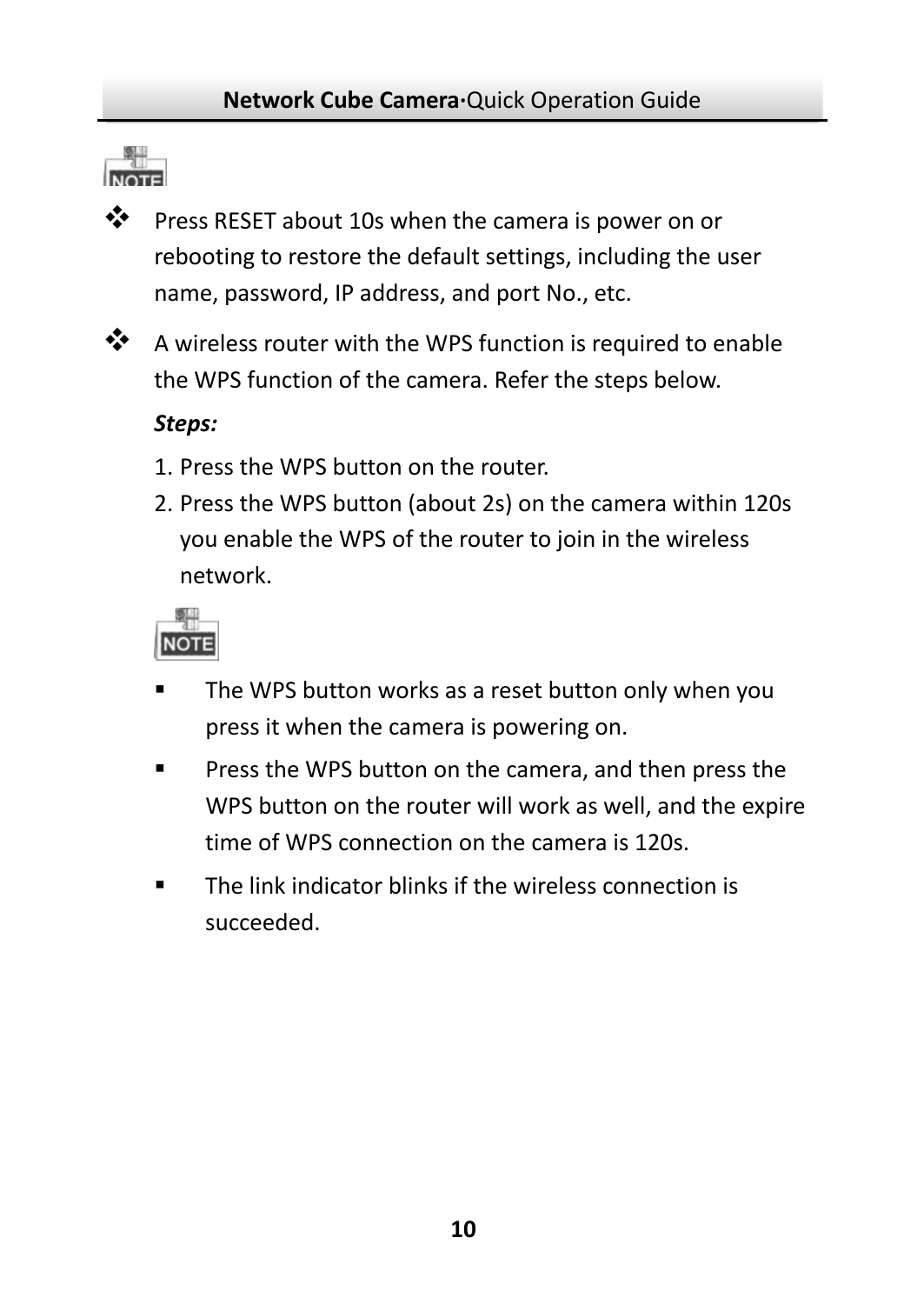# **2 Notice**

Do not install the camera in the extreme whether condition.

Do not touch the lens wi th your finger.



Do not install the camera towards the strong light or in the unstable lightening condition.



to vibration, shock or heavy Do not subject the camera pressure.



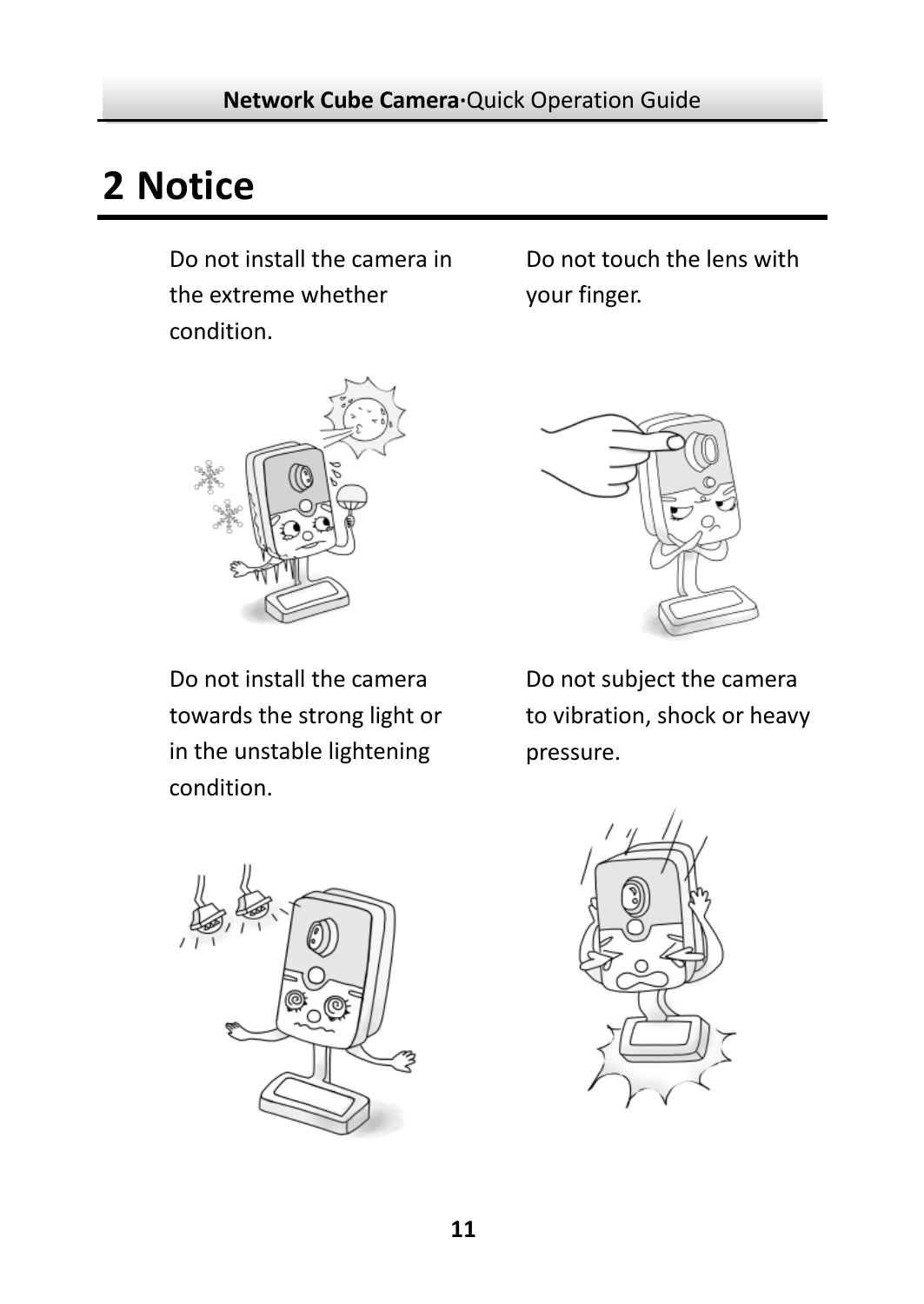High humidity may damage the camera hardware; put it in dry and well‐ventilated place.

Under no circumstances should you submerge the camera in any type of liquid.





transmission and the image quality. Do not install the camera Electromagnetic radiation m ay affect the video data near

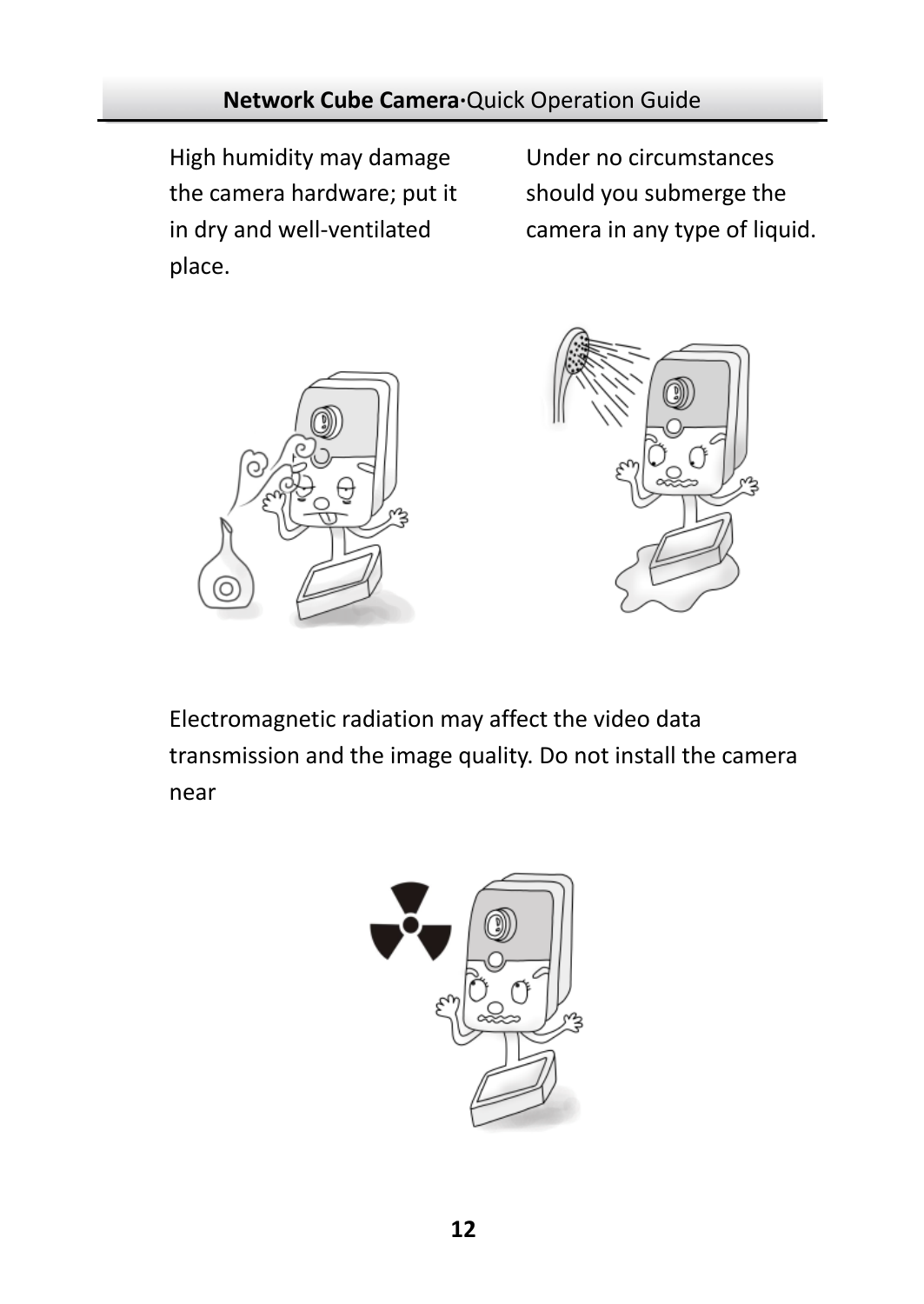# **3 Installation**

### *Before you start:*

- $\bullet$  Make sure the device in the package is in good condition and all the assembly parts are included.
- Make sure all the related equipment is power-off during the installation.
- Check the specification of the products for the installation environment.
- $\bullet$  Make sure the power supply is matched with your required voltage to avoid damage.
- $\bullet$  If the product does not function properly, please contact your dealer or the nearest service center. Do not disassemble the camera for repair or maintenance by yourself.
- $\bullet$  Make sure that the wall is strong enough to withstand three times the weight of the camera.



For the camera that supports IR, you are required to pay attention to the following precautions to prevent IR reflection:

 Dust or grease on the dome cover will cause IR reflection. Please do not remove the dome cover film until the installation is finished. If there is dust or grease on the dome cover, clean the dome cover with clean soft cloth and isopropyl alcohol.

 Make sure that there is no reflective surface too close to the camera lens. The IR light from the camera may reflect back into the lens causing reflection.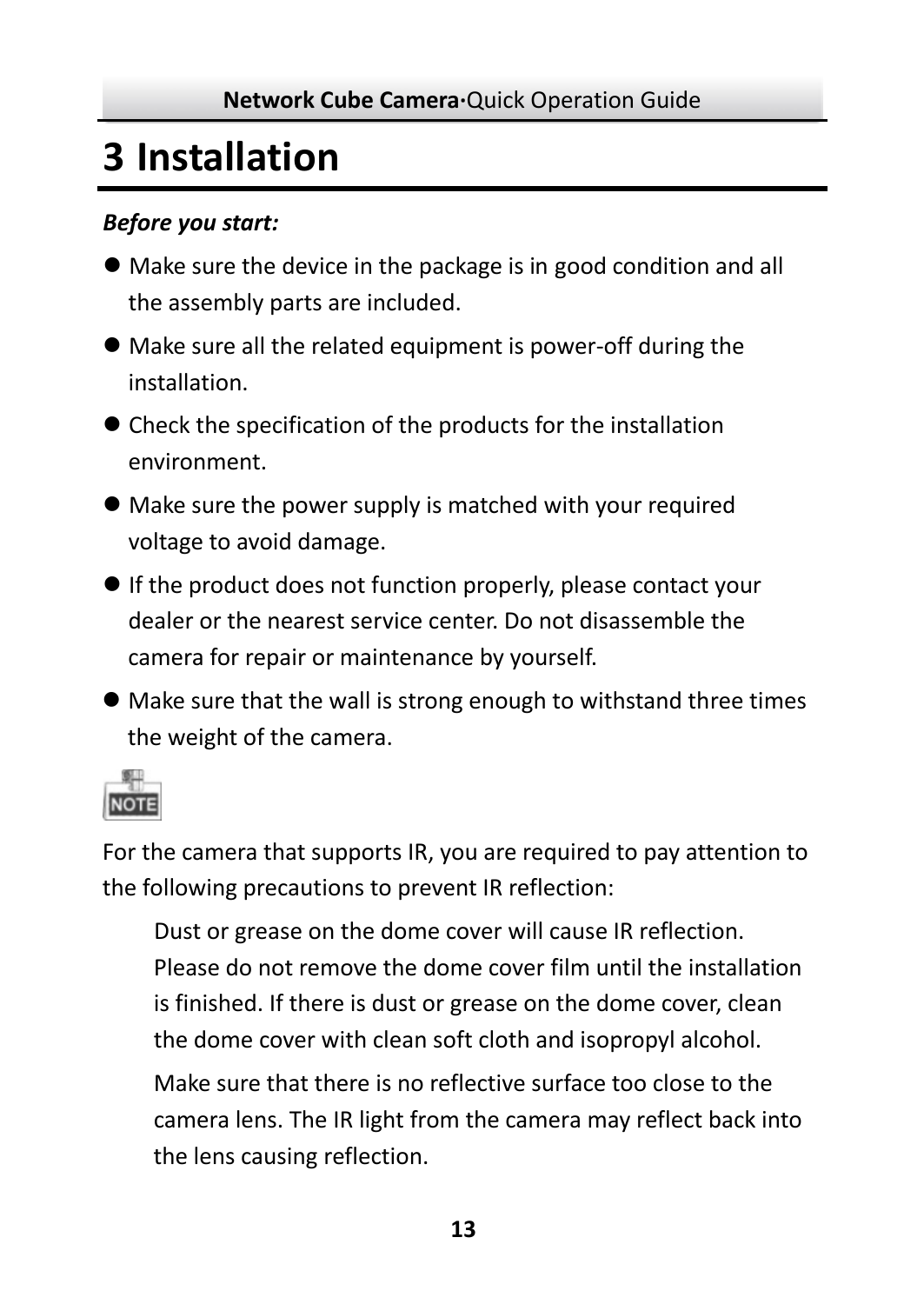The foam ring around the lens must be seated flush against the inner surface of the bubble to isolate the lens from the IR LEDS. Fasten the dome cover to camera body so that the foam ring and the dome cover are attached seamlessly.

### *Steps:*

1. Open the cover on the mounting base from the bracket.



Figure 3-1 Open the Cover

2. Drill the screw holes according to the drill template.



Figure 3‐2 Drill Template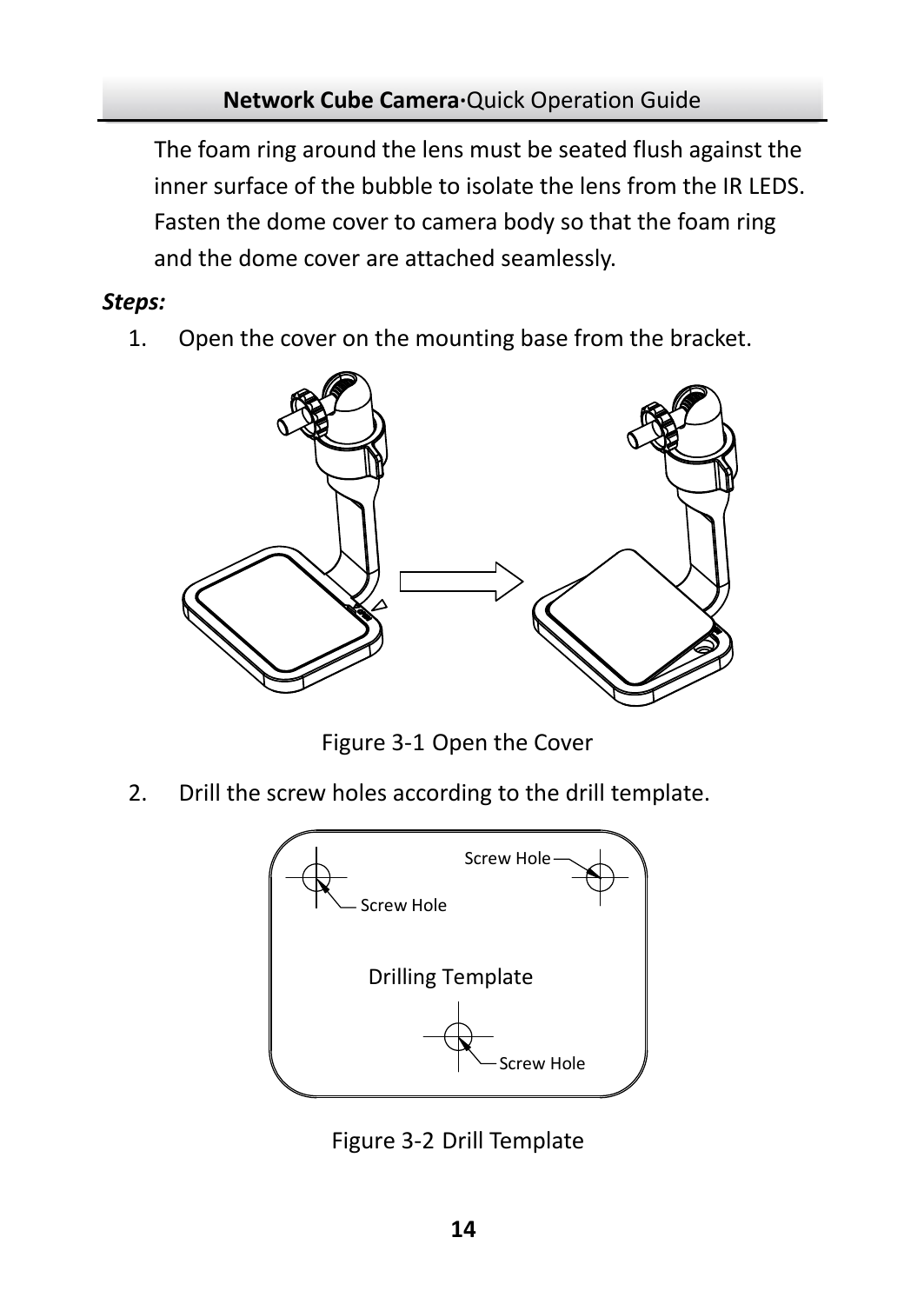3. Use 3 screws to fix the bracket to the ceiling and the screw hole on the bracket should align with the mounting hole on the drill template.



Figure 3‐3 Fix the Bracket

4. Install the mounting base cover and attach the camera on the bracket.



Figure 3‐4 Install the Cover and Camera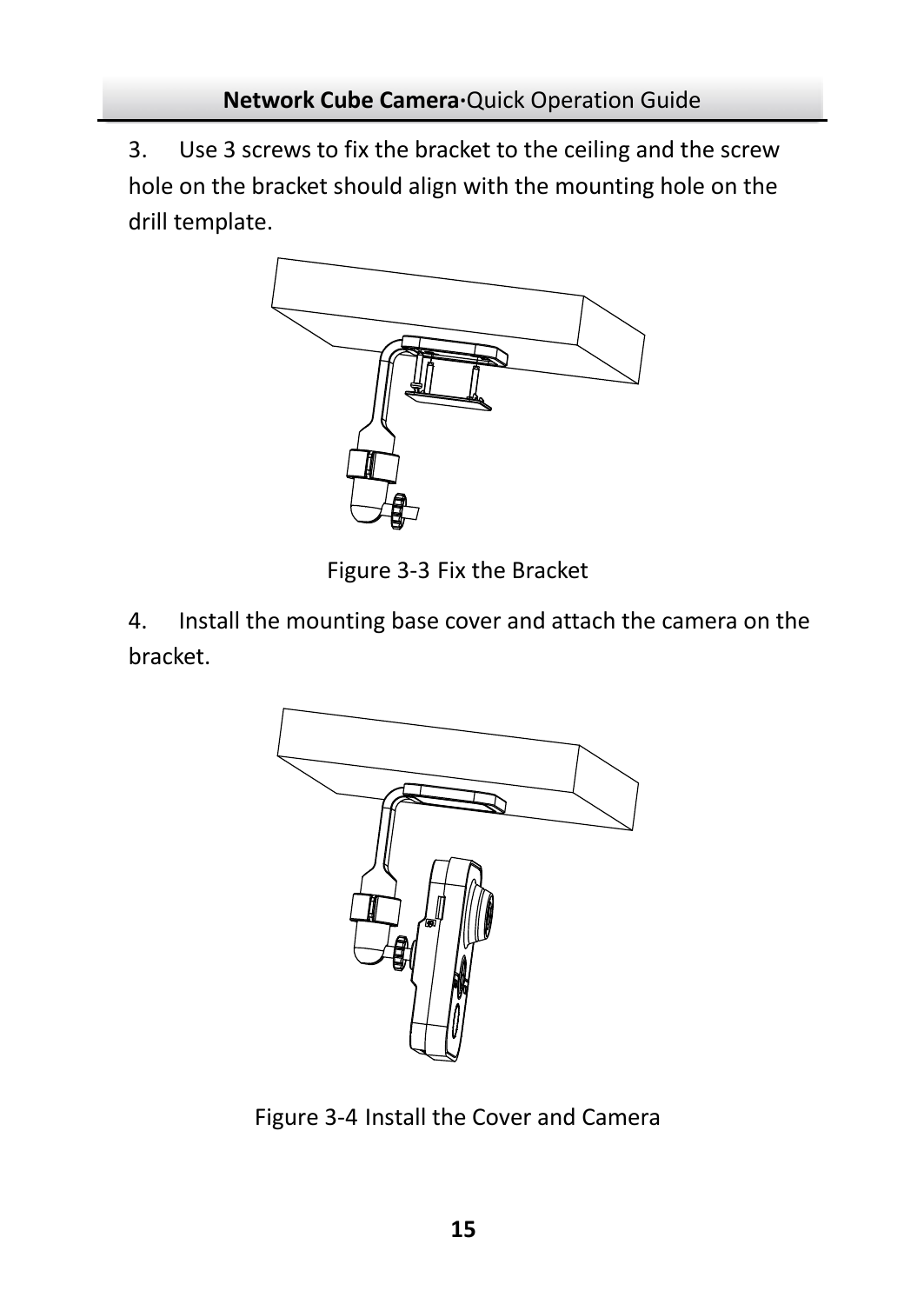- 5. Adjust surveillance angel
	- 1). Loosen the knob to adjust the panning position and tilting position.
	- 2). After adjusting the angle of the camera to the desired position, fasten the knob.



Figure 3‐5 Adjust the Camera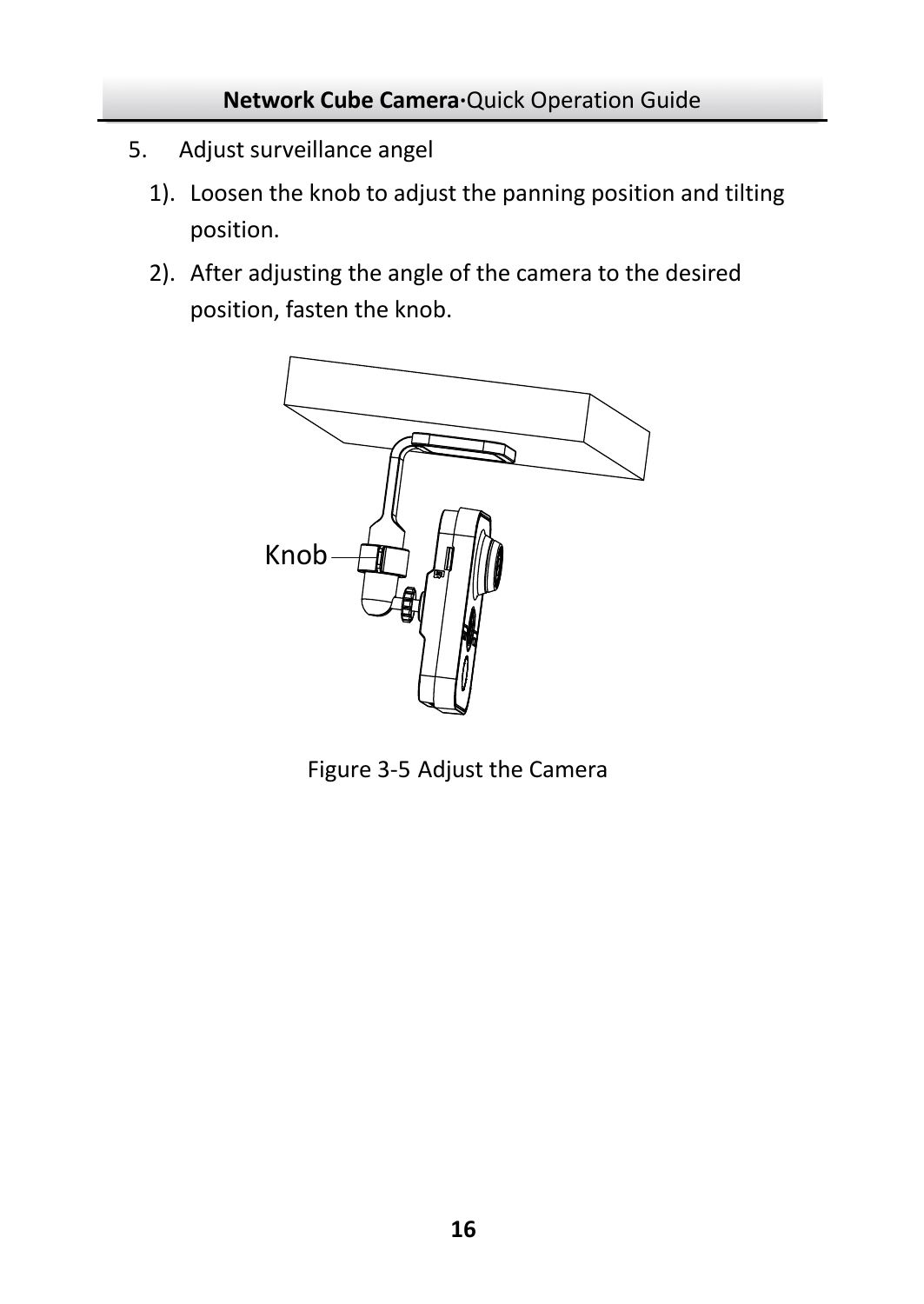# <span id="page-16-0"></span>**4 Setting the Network Camera over the LAN**

### *Purpose:*

To view and configure the camera via LAN (Local Area Network), you need to connect the network camera in the same subnet with your PC. Then, install the SADP or PCNVR software to search and change the IP of network camera.

The following figure shows the cable connection of network camera and PC:



Figure 4‐1 Wiring over LAN

Set the IP address of the camera for accessing via LAN.

## *Steps:*

- 1. To get the IP address, you can choose either of the following methods:
- $\Box$  Use SADP, a software tool which can automatically detect network camera in the LAN and list the device information like IP address, subnet mask, port number, device serial number, device version, etc., shown in Figure 4‐2.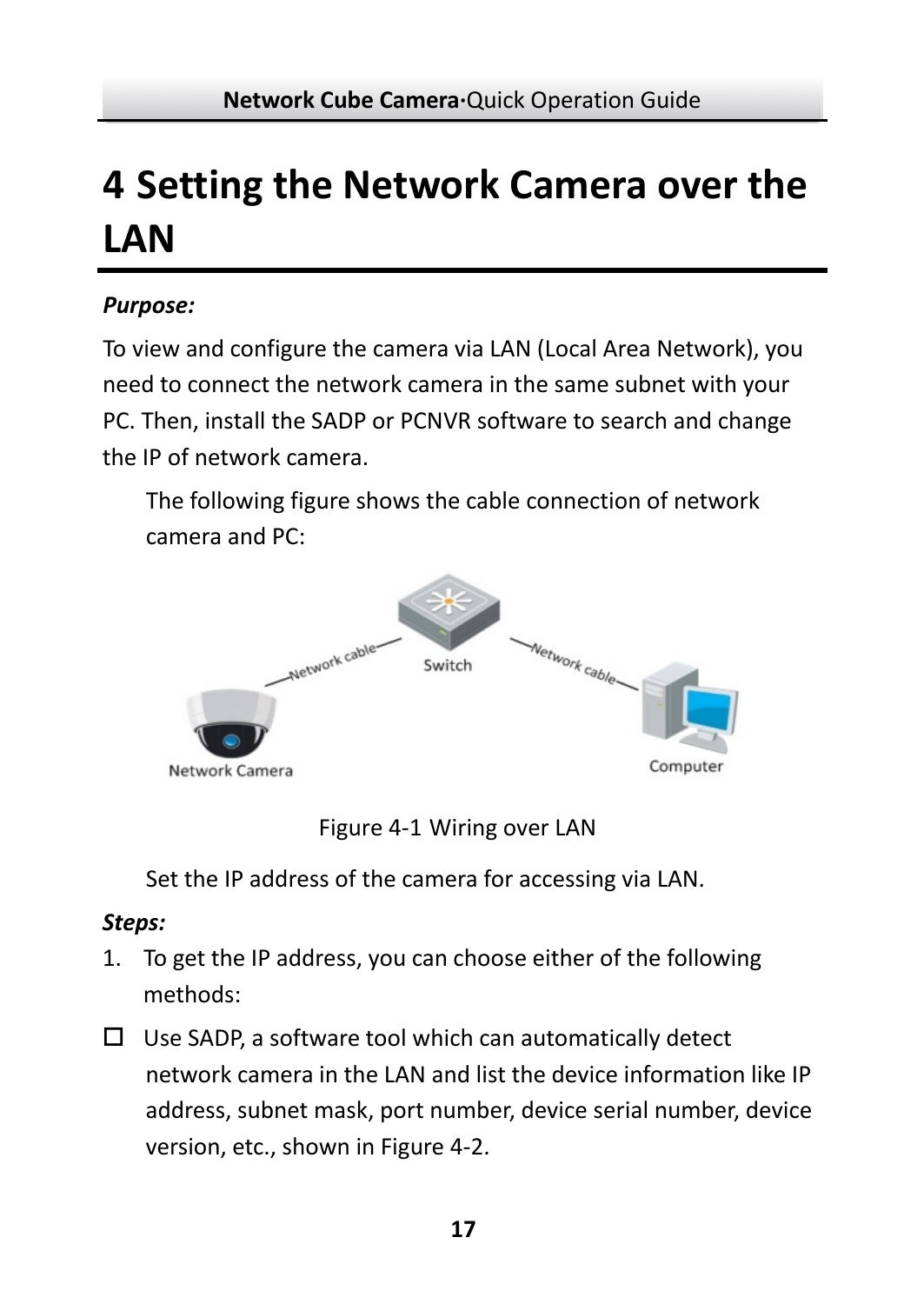- □ Use PCNVR software and to list the online devices. Please refer information. to the user manual of PCNVR client software for detailed
- 2. Change the IP address and subnet mask to the same subnet as of your PC.

Refer to the following introductions to set IP address with SADP software:

**Search active devices online**

#### **es automatically: Search online devic**

After launch the SADP software, it automatically searches the online devices every 15 seconds from the subnet where your computer locates. It displays the total number and information of the searched devices in the Online Devices interface. Device information including the device type, IP address, port number, gateway, etc. will be displayed.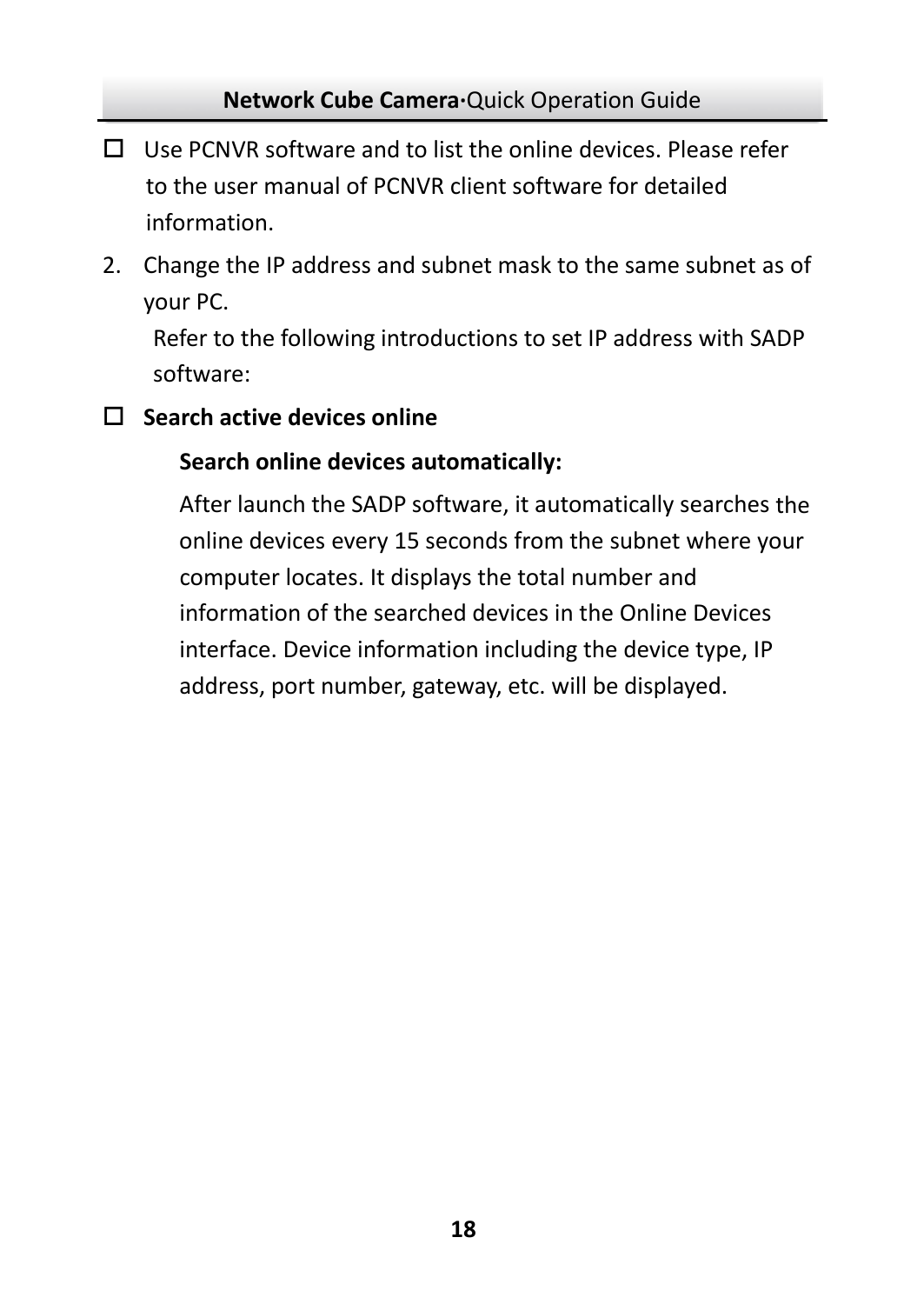|                                    |                 |      |                           | SADP         |                      |                                                                                                                     | $-0x$   |
|------------------------------------|-----------------|------|---------------------------|--------------|----------------------|---------------------------------------------------------------------------------------------------------------------|---------|
| Contine Devices                    | <b>OR</b> About |      |                           |              |                      |                                                                                                                     |         |
| C Total mater of caline devices: 1 |                 |      |                           |              | di Refresh 39        | <b>Modify Nebrork Parameters</b>                                                                                    |         |
| $D \neq$<br>Device Tipe            | Pvl Address     | Port | Software Version          | IPv4 Gateway | Serial No.           |                                                                                                                     |         |
| 001<br>DS-XXXX-XX                  | 192.0.0.64      | 8000 | VX.X.XbuildXXXX 192.0.0.1 |              | XX-30006-3000000000X | IP Address:<br>Port                                                                                                 |         |
|                                    |                 |      |                           |              |                      | Subnat Mask:                                                                                                        |         |
|                                    |                 |      |                           |              |                      | IPvd Gateway                                                                                                        |         |
|                                    |                 |      |                           |              |                      | IPv6 Address:                                                                                                       |         |
|                                    |                 |      |                           |              |                      | IPv6 Gateway                                                                                                        |         |
|                                    |                 |      |                           |              |                      | IPv6 Prefix Length                                                                                                  |         |
|                                    |                 |      |                           |              |                      | Serial No.                                                                                                          |         |
|                                    |                 |      |                           |              |                      | Password                                                                                                            | Saye    |
|                                    |                 |      |                           |              |                      | O Note: Enter the admin password of the device                                                                      |         |
|                                    |                 |      |                           |              |                      | Restore Default Password                                                                                            |         |
|                                    |                 |      |                           |              |                      | Sertal code                                                                                                         | Confirm |
|                                    |                 |      |                           |              |                      | Note: Serial code is a series of characters<br>O combined by the start time and the secial<br>number of the device. |         |
|                                    |                 |      |                           |              |                      |                                                                                                                     |         |
| ×                                  |                 |      |                           |              | tal.                 |                                                                                                                     |         |

**Network Cube Camera∙**Quick Operation Guide

Figure 4‐2 Search Online Devices



Device can be searched and displayed in the list in 15 seconds after it goes online; it will be removed from the list in 45 seconds after it goes offline.

### **Search online devices manually:**

| You can also click | Refresh | to refresh the online device |
|--------------------|---------|------------------------------|
|--------------------|---------|------------------------------|

list manually. The newly searched devices will be added to

the list.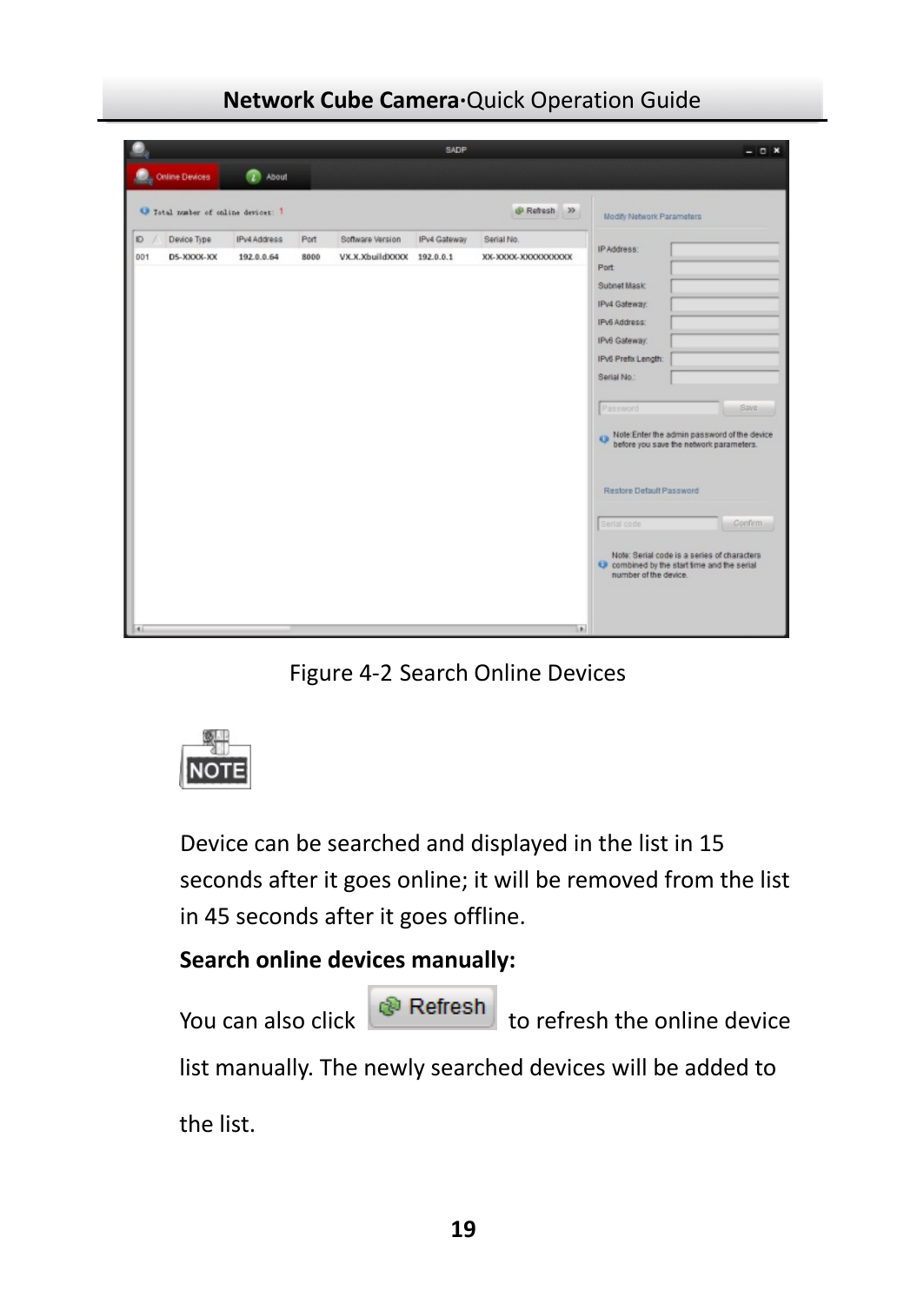

You can click  $\Box$  or  $\Box$  on each column heading to order the information; you can click letter to show the device table and hide the network parameter panel on the right side, or click  $\begin{bmatrix} 1 & 1 \\ 0 & 0 \end{bmatrix}$  to show the network parameter panel.

### **Modify device information**

#### *Steps:*

1). Select the device to be modified in the device list as shown in Figure 4‐3. The network parameters of the device will be displayed in the Modify Network Parameters panel on the right side as shown in Figure 4-4.

Edit the modifiable network parameters, e.g. IP address and port number.

Enter the password of the admin account of the device in the P assword field and click **Save** to save the changes.

|     | <b>Online Devices</b>             | About        |      |                  |              |                     |               |
|-----|-----------------------------------|--------------|------|------------------|--------------|---------------------|---------------|
|     | Total number of online devices: 1 |              |      |                  |              | @ Refresh           | $\mathcal{V}$ |
| ID  | Device Type                       | IPv4 Address | Port | Software Version | IPv4 Gateway | Serial No.          |               |
| 001 | DS-XXXX-XX                        | 192.0.0.64   | 8000 | VX.X.XbuildXXXX  | 192.0.0.1    | XX-XXXX-XXXXXXXXXXX |               |

Figure 4‐3 Select a Device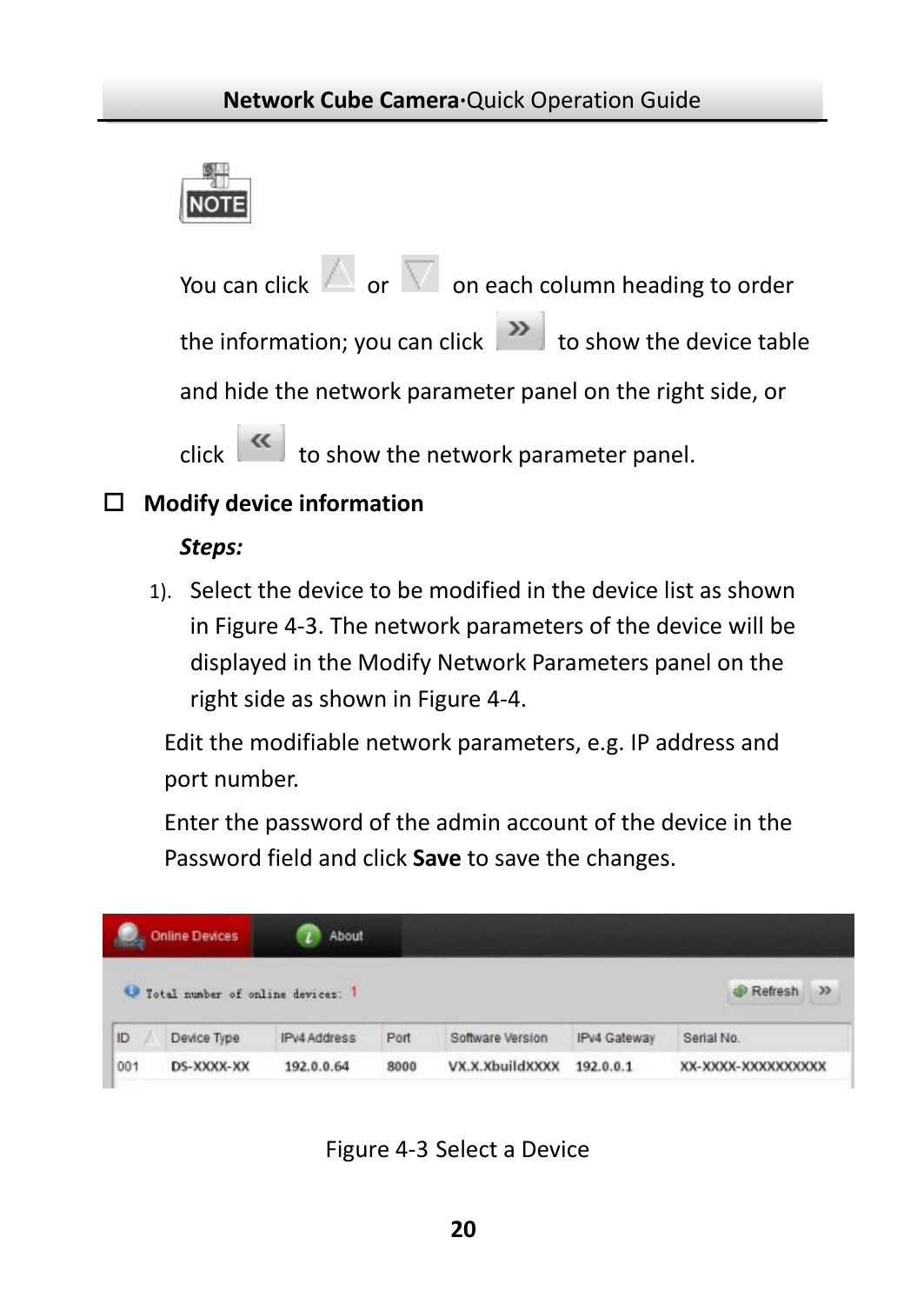| Port<br>Subnet Mask: | 8000<br>255 255 0.0          |
|----------------------|------------------------------|
|                      |                              |
|                      |                              |
| IPv4 Gateway:        | 192001                       |
| <b>IPv6 Address:</b> |                              |
| IPv6 Gateway:        |                              |
| IPv6 Prefix Length:  |                              |
| Serial No:           | <b>XXXXXXXXXXXXXXXXXXXXX</b> |

Figure 4‐4 Modify Network Parameters

3. Enter the IP address of network camera in the address field of the web browser to view the live video.



The default value of the IP address is "192.0.0.64". The default user name is "admin", and password is "12345".

For accessing the network camera from different subnets, please set the gateway for the network camera after you log in.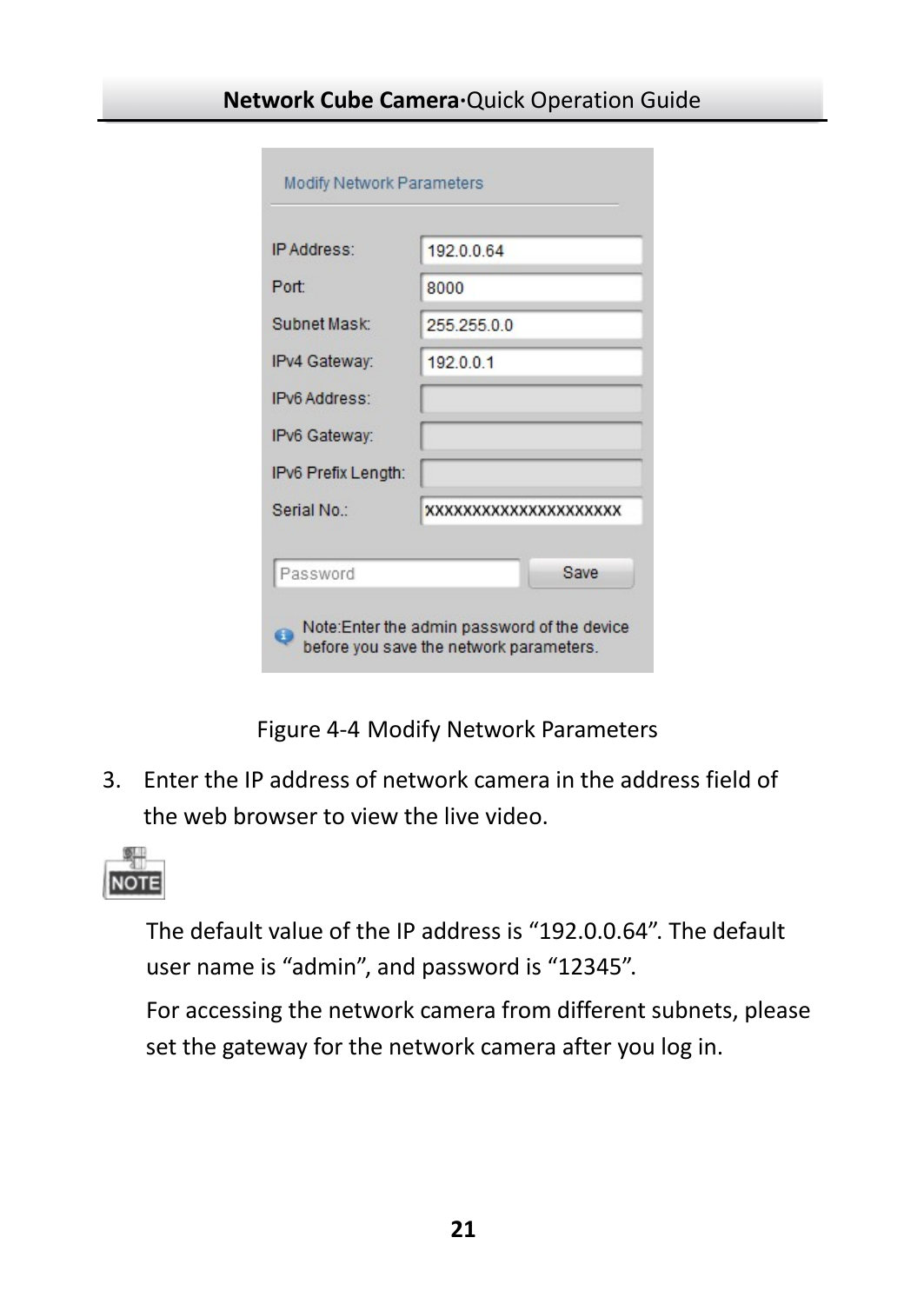# <span id="page-21-0"></span>**5 Accessing via Web Browser**

### *System Requirement:*

Operating System: Microsoft Windows XP SP1 and above version / Vista / Win7 / Server 2003 / Server 2008 32bits

CPU: Intel Pentium IV 3.0 GHz or higher

RAM: 1G or higher

Display: 1024×768 resolution or higher

Web Browser: Internet Explorer 6.0 and above version, Apple Safari 5.02 and above version, Mozilla Firefox 3.5 and above version and Google Chrome8 and above version

### *Steps:*

- 1. Open the web browser.
- 2. In the browser address bar, input the IP address of the network camera, e.g., 192.0.0.64 and press the **Enter** key to enter the login interface.
- 3. Input the user name and password.
- 4. Click **Login**.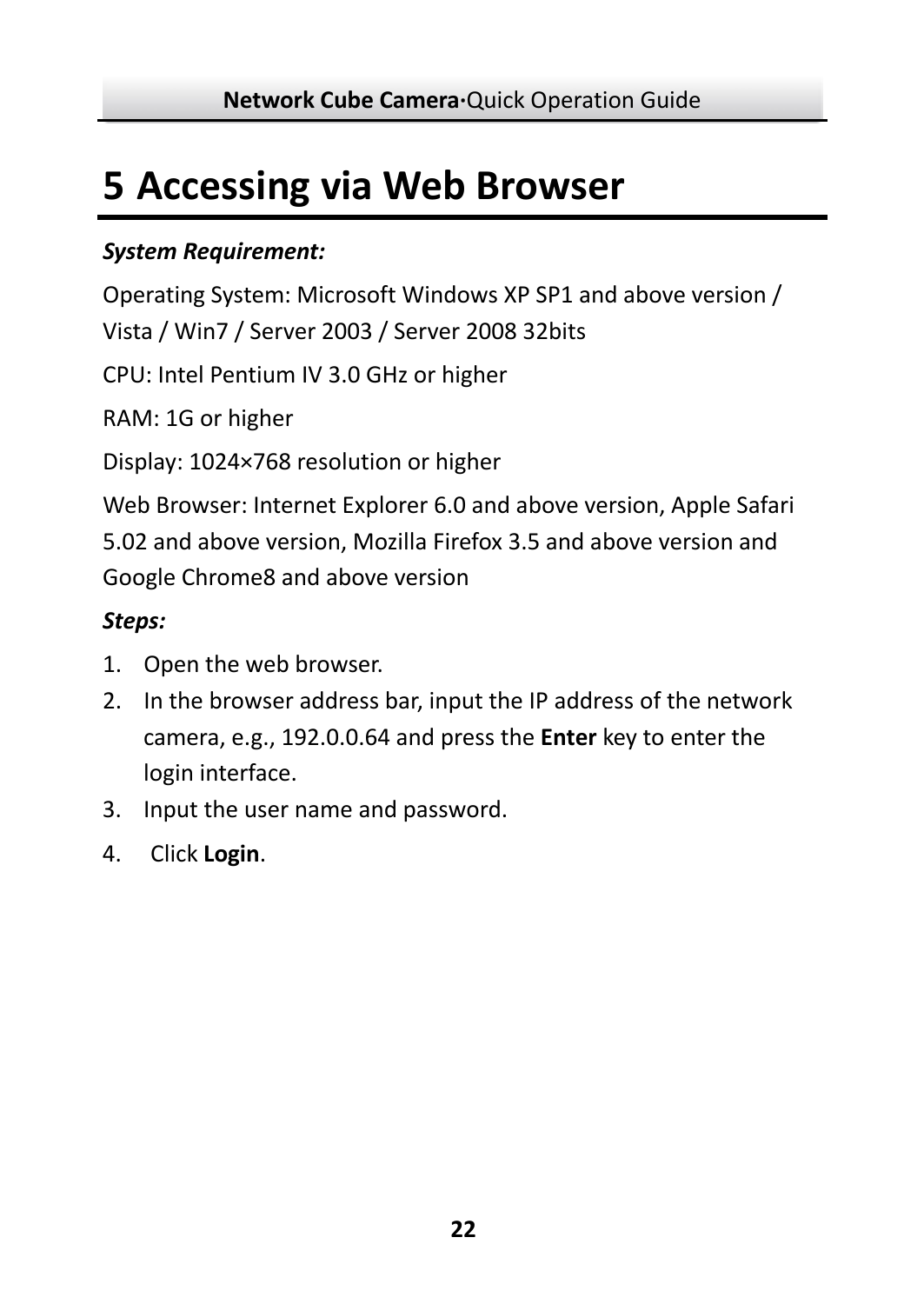|                                              | English |  |
|----------------------------------------------|---------|--|
| UserName <sup>Sadmin</sup><br>Password ----- |         |  |
|                                              | Login   |  |
|                                              |         |  |

Figure 5‐1 Login Interface

5. Install the plug-in before viewing the live video and managing the camera. Please follow the installation prompts to install the plug‐in.



You may have to close the web browser to finish the installation of the plug‐in.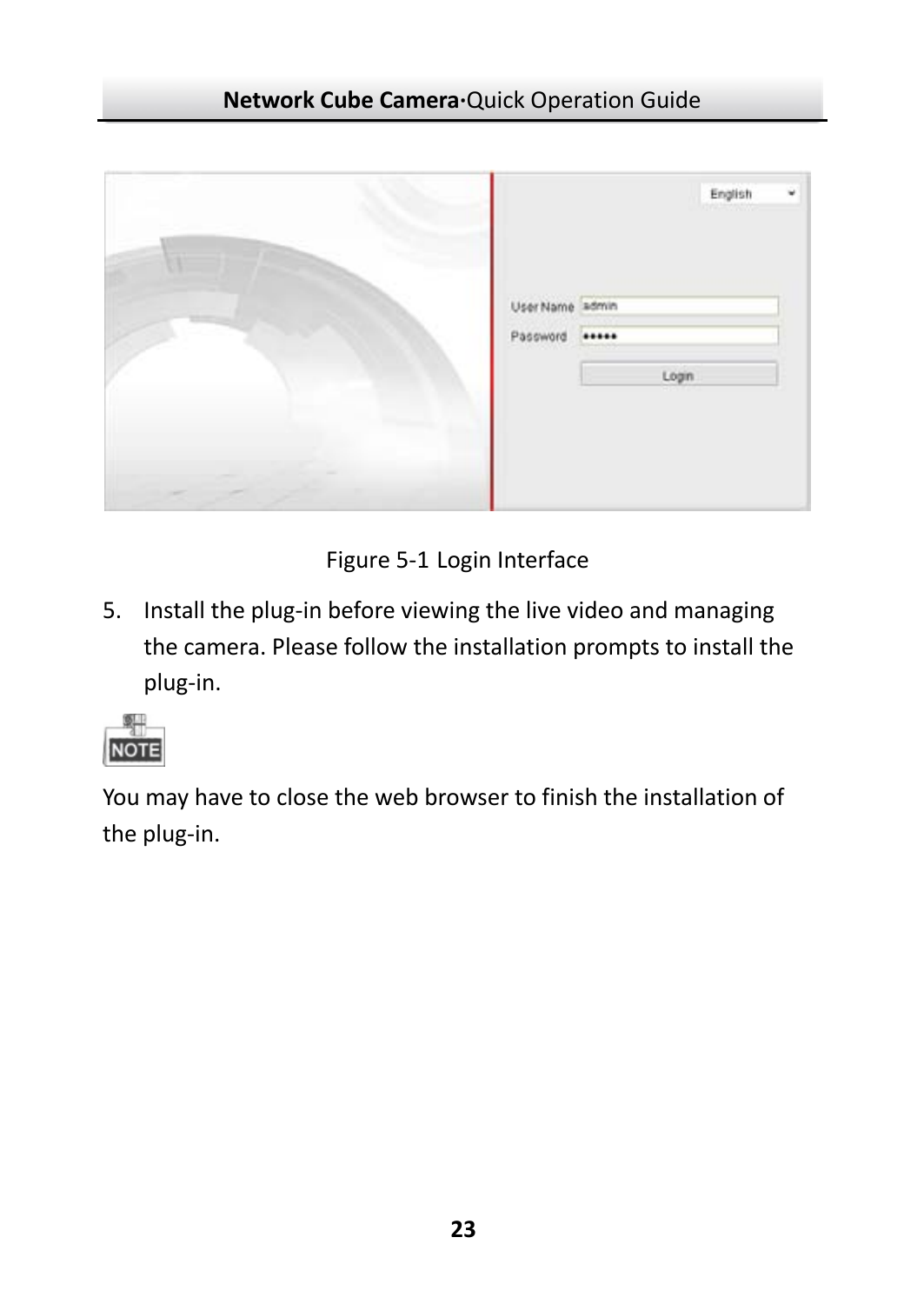

Figure 5‐2 Download Plug‐in



Figure 5‐3 Install Plug‐in(1)